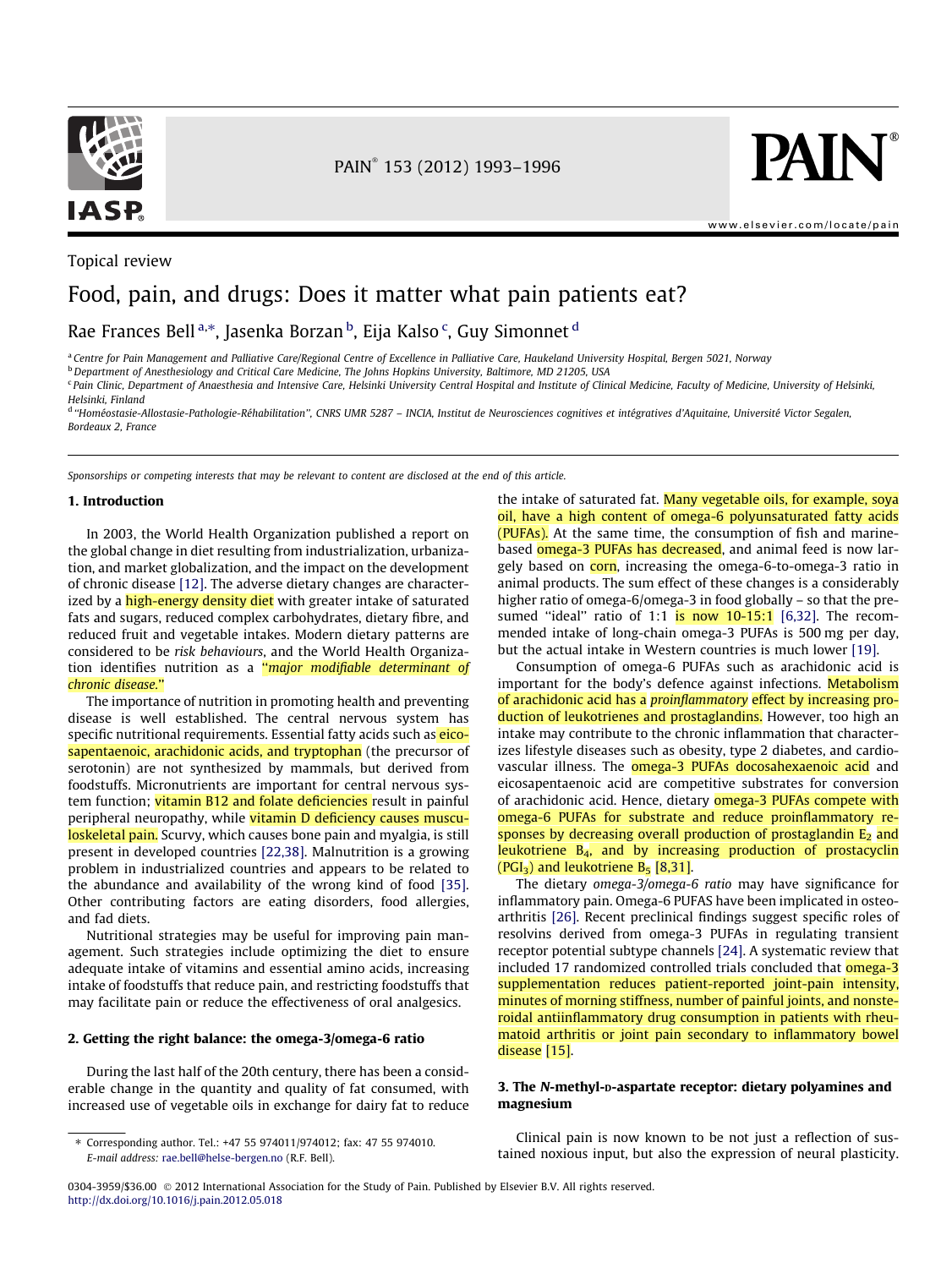

Fig. 1. Relationships between nociceptive stimulus intensity and pain sensation level illustrating the concept of an ''anti-hyperalgesia strategy'' (2); which differs from an ''analgesia strategy'' (1).

These neurobiological changes lead to both peripheral and central sensitization – increasing the "gain" [\[39\]](#page-3-0) of transmitted pain signals that clinically elicit hyperalgesia/allodynia (Fig. 1). This process facilitates the development of chronic pain. The reduction or prevention of central sensitization offers new possibilities for innovative therapeutic strategies, such as nutritional therapies, which could be complementary to classical analgesic use. Interestingly, it is thought that these sensitization processes are supported by neural systems that are different from the classical pain pathways. Numerous studies indicate that overactivation of excitatory glutamate/N-methyl-D-aspartate receptor (NMDA-R) systems, particularly the NR2B subtype [\[9\],](#page-3-0) plays a critical role in the activity-dependent central sensitization process [\[39\].](#page-3-0) However, the use of NMDA-R antagonists is limited due to unacceptable adverse effects, although newer drugs that are selective for the  $NR<sub>2</sub>B$  receptor subunit have demonstrated a better therapeutic profile in animal models. To avoid the deleterious effects associated with NMDA-R antagonist use, an alternative strategy is to target allosteric sites rather than orthosteric sites. One way of doing this is to reduce dietary polyamine intake.

Polyamines (spermine, spermidine, and putrescine) are organic polycations at physiological pH, which positively modulate NMDA-R function by shielding the NR1-located H<sup>+</sup>-sensor from protons, thus attenuating the inhibition of the NR1-NR2B channel function-ing by protons [\[21\].](#page-3-0) By positively modulating the NR1 polyamine sites, polyamines facilitate pain sensitization. Since polyamines mainly originate from dietary intake and gut bacterial metabolism [\[4,10\],](#page-2-0) a polyamine-deficient diet (PD diet) could be a nutritional strategy to counteract the deleterious effect of upregulated NMDA activity and subsequent pain sensitization.

Preclinical studies in the rat have shown that a PD diet strongly reduces long-lasting hyperalgesia induced by tissue injury (inflammation or surgical incision) [\[27\]](#page-3-0). In contrast, an enriched polyamine diet induces an exaggerated hyperalgesia, suggesting that polyamine level plays a critical role in pain hypersensitivity. A PD diet also prevents paradoxical hyperalgesia (pain vulnerability) induced by non-nociceptive environmental stress after surgery [\[27\]](#page-3-0). From a mechanistic viewpoint, it has been established that a PD diet prevents the enhancement of tyrosine phosphorylation of the spinal NR2B subunit-containing NMDA receptors associated with tissue injury [\[27\].](#page-3-0) Moreover, a PD diet reverses the sustained pain hypersensitivity associated with monoarthritis or neuropathy and restores the analgesic effect of morphine without inducing the adverse effects commonly induced by NMDA receptor antagonists [\[27\]](#page-3-0) (see Fig. 2).



Fig. 2. Polyamine and Mg2+ interactions at the N-methyl-D-aspartate (NMDA) receptor level leading to hyperalgesia. (A) Schematic representation of the NMDA receptor complex. (B) Pain sensation level results from an equilibrium between inhibitory and facilitatory pain systems. Polyamines and Mg2+ act, respectively, as positive and negative modulators in pain facilitatory systems. Decreasing intake of polyamines and maintaining adequate Mg2+ levels at the NMDA receptor level act to oppose overactivation of NMDA receptors leading to hyperalgesia.

Although these results are currently limited to preclinical studies, we can speculate that restricting polyamine intake may facilitate clinical management of pain by reducing pain hypersensitivity and by restoring the effectiveness of classic analgesics. A recent report in hormone refractory prostate cancer patients indicated that a sustained reduced consumption of polyamine-containing foodstuffs for several months was well tolerated [\[11\].](#page-3-0)

Magnesium is a physiological NMDA-R blocker, and it has been proposed that magnesium deficiency may facilitate NMDA-R activation and long-term sensitization of nociceptive pathways [\[5\].](#page-2-0) A recent randomized, placebo-controlled clinical trial in patients with neuropathic pain found that oral magnesium reduced the frequency of pain paroxysms, although there was no difference in pain relief between groups after 1 month of treatment [\[25\]](#page-3-0). Could foods naturally high in magnesium, such as chocolate, green leafy vegetables, almonds, avocados, pumpkin, and banana [\[36\]](#page-3-0) be potential adjuvants to improve the effect of NMDA-R antagonists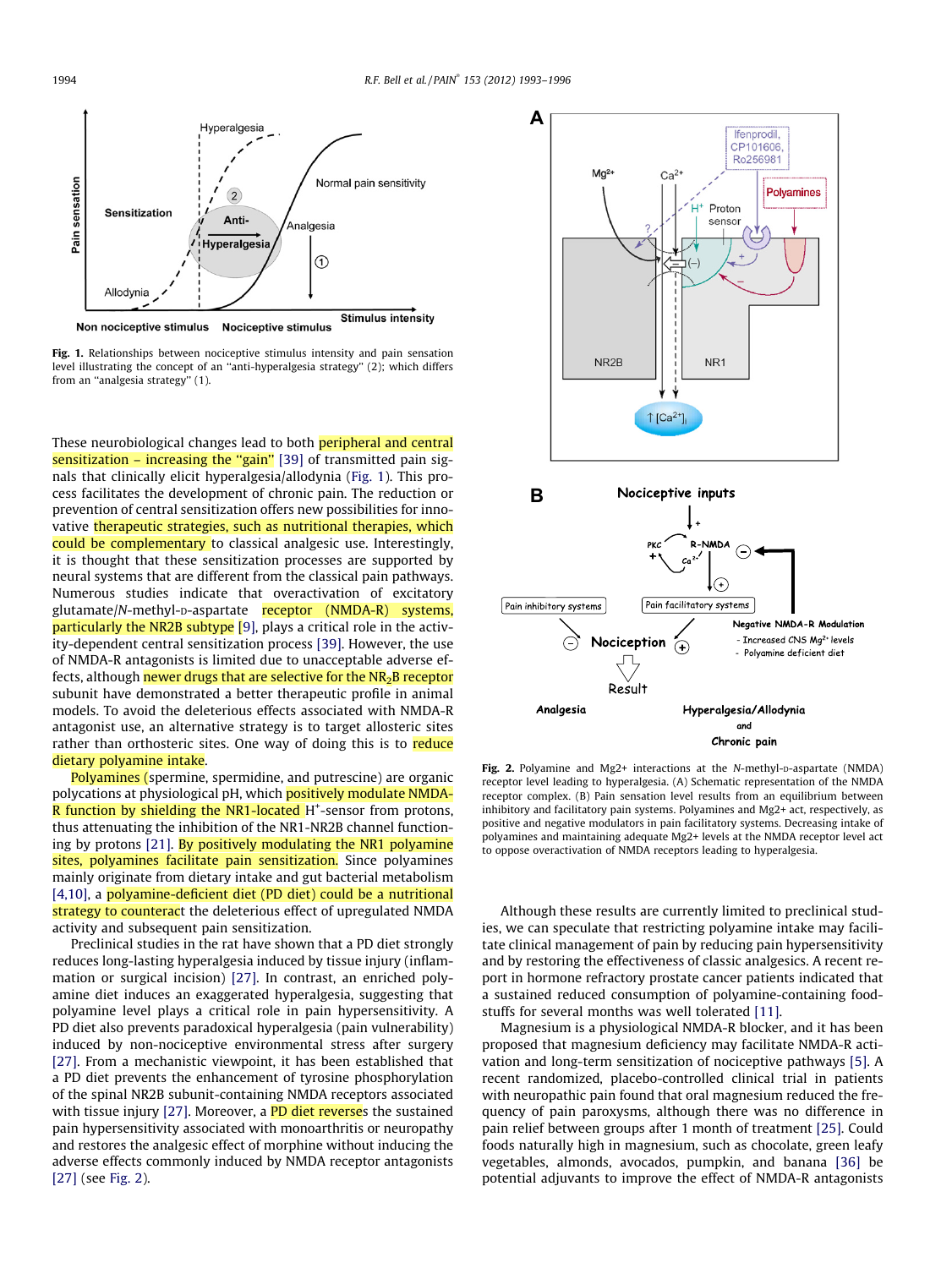<span id="page-2-0"></span>or PD diet by reducing NMDA-R overactivation, especially in patients with hypomagnesaemia?

#### 4. Antihyperalgesic effects of dietary constituents

There are over 5000 identified flavonoid compounds in plants that are generally classified into flavones (eg, quercetin), isoflavonoids (eg, genistein), neoflavonoids (eg, nivetin), anthocyanidins (eg, cyanidin), and flavanols (eg, catechin). Various foods or food extracts containing flavonoid compounds have been suggested to have antioxidant and antiinflammatory properties that can have antihyperalgesic effects. Multiple mechanisms of action at peripheral and central targets have been suggested, such as inhibition of nuclear factor- $\kappa$ B, mitogen-activated protein kinase, and cyclooxygenase signalling, or inhibition of lipid peroxidation, just to name a few (for review, see [\[33\]\)](#page-3-0). However, the direct in vivo efficacy of flavonoids has been questioned due to their poor absorption and fast metabolism [\[18\]](#page-3-0). Nevertheless, several animal and clinical studies in vivo reported beneficial effects of flavonoid supplementation in outcome measures related to pain or range of motion. For example, there are animal studies which indicate that tart cherries (rich in anthocyanins) or tea compounds (like quercetin) can dose- dependently reduce hyperalgesia associated with inflammation or streptozotocin-induced diabetic neuropathy, respectively [1,34].

Numerous publications suggest that soy has antihyperalgesic effects because of antiinflammatory and antioxidant effects of flavonoid compounds it contains. A number of animal studies first demonstrated that prophylactic consumption of soy reduces hyperalgesia after nerve injury, bone cancer, or inflammation (for example [\[7,30,40\]\)](#page-3-0). More recently, Valsecchi et al. reported that genistein (isoflavone present in soy) dose-dependently attenuates mechanical and heat hyperalgesia after chronic constriction injury or streptozotocin-induced diabetic neuropathy [\[37\]](#page-3-0) by their preferential binding affinity to oestrogen receptor  $\beta$ , and by reducing reactive oxygen species (eg, hydroperoxide).

Whereas flavonoid compounds will never become a ''cure all'' for treating pain, the existing body of literature suggests that ingestion of flavonoids may be beneficial in reducing some types of persistent pain. Flavonoid consumption may also improve the therapeutic profile of currently available antiinflammatory medications by reducing the dose necessary to achieve pain relief. Well-designed clinical trials are needed to understand the benefits and limitations of flavonoids in improving pain and related outcome measures.

Other dietary constituents with promising evidence for antihyperalgesic effects are antioxidants such as alpha-lipoic acid and vitamin E, as recently reviewed by Lee and Raja [\[16\].](#page-3-0) Alpha-lipoic acid is present in green leafy vegetables such as spinach and broccoli, and in yeast. A recent systematic review found that alpha-lipoic acid administered as an oral or intravenous supplement over a 3-week period provided a significant and clinically relevant decrease of pain in patients with diabetic polyneuropathy [\[20\]](#page-3-0).

# 5. Pharmacokinetic food-drug interactions

Food and medication are often taken together. Food can interfere with the pharmacokinetics of drugs through different mechanisms. Fatty food decreases the motility of the gastrointestinal tract and can decrease drug absorption. Minerals bind several drugs in the gastrointestinal tract, reducing their absorption. Both Fe and Zn form insoluble complexes with several antibiotics, for example, ciprofloxacin [\[17\]](#page-3-0).

Fruit juice consumption has increased, especially in developed countries. Fruit juices can interfere with the metabolism and excretion of several drugs through different mechanisms. CYP3A4/5 contributes to the metabolism of an estimated 50% of all drugs [\[13\].](#page-3-0) Grapefruit juice inhibits CYP3A4/5-mediated firstpass metabolism and can increase the oral bioavailability of drugs 3-fold [3].

Fruit juices can also interfere with drug metabolism by inhibiting drug transporters. Grapefruit juice is a relatively potent inhibitor of P-glycoprotein, an efflux transporter [\[23\]](#page-3-0).

The major flavonoid in grapefruit, naringin, has been shown to inhibit P-glycoprotein activity by 50% in vitro. On the other hand, orange juice and its major flavonoid hesperidin have been shown to be potent in vitro inhibitors of the uptake transporter OATP1A2 at relatively low concentrations [2]. Also, other juices (apple, pomelo, turmeric, and ginger) have been shown to interfere with drug metabolism [2,14].

Caffeine is increasingly consumed, either as coffee, cola, or other caffeinated beverages [\[28\]](#page-3-0). Caffeine is an adenosine A1 and A2 receptor blocker. Chronic caffeine consumption is related to withdrawal headache and sleep disturbance. Low doses of caffeine have been shown in animal studies to inhibit antinociception by amitriptyline, venlafaxine, carbamazepine, oxcarbazepine [\[28\],](#page-3-0) and acetaminophen [\[29\].](#page-3-0)

# 6. Conclusions

Adequate nutrition is a basic premise for good health, including pain relief. We suggest that the evaluation of diet should be a routine part of the medical work-up for chronic pain, on a par with other lifestyle factors such as exercise and sleep. Future research should focus on pain patients' dietary habits, including intake of polyamines, omega-3 and omega-6 PUFAs, vitamin D, and caffeine; and the effects of diet on analgesic treatment. Despite an increasing number of preclinical trials demonstrating a role for nutritional factors in pain, epidemiological and clinical trials are lacking. Welldesigned trials are needed to investigate the antihyperalgesic effects of PD diet, Mg2<sup>+</sup>, flavonoids, and antioxidants, and to further explore the potential of nutritional therapy in pain patients.

### Conflict of interest statement

The University of Victor Ségalen Bordeaux 2 and University of Rennes 1 have a patent (G. Simonnet and J.P. Moulinoux are coinventors) on a human form of polyamine-deficient diet adapted and modified from rat chow. A patent licensing arrangement has been established between University of Bordeaux 2, University Rennes 1, and Nutrialys Medical Nutrition SA, France (G. Simonnet and J.P. Moulinoux are founder members and shareholders in Nutrialys Medical Nutrition SA) concerning this nutritional therapy. Nutrialys has not given financial support to any experimental studies developed by G. Simonnet et al.

# References

- [1] Anjaneyulu M, Chopra K. Quercetin, a bioflavonoid, attenuates thermal hyperalgesia in a mouse model of diabetic neuropathic pain. Prog Neuropsychopharmacol Biol Psychiatry 2003;27:1001–5.
- [2] Bailey DG. Fruit juice inhibition of uptake transport: a new type of food-drug interaction. Br J Clin Pharmacol 2010;70:645–55.
- [3] Bailey DG, Spence JD, Munoz C, Arnold JM. Interaction of citrus juices with felodipine and nifedipine. Lancet 1991;337:268–9.
- [4] Bardocz S. The role of dietary polyamines. Eur J Clin Nutr 1993;47:683–90.
- [5] Begon S, Pickering G, Eschalier A, Mazur A, Rayssiguier Y, Dubray C. Role of spinal NMDA receptors, protein kinase C and nitric oxide synthase in the hyperalgesia induced by magnesium deficiency in rats. Br J Pharmacol 2001;134:1227–36.
- [6] Blasbalg TL, Hibbeln JR, Ramsden CE, Majchrzak SF, Rawlings RR. Changes in consumption of omega-3 and omega-6 fatty acids in the United States during the 20th century. Am J Clin Nutr 2011;93:950–62.